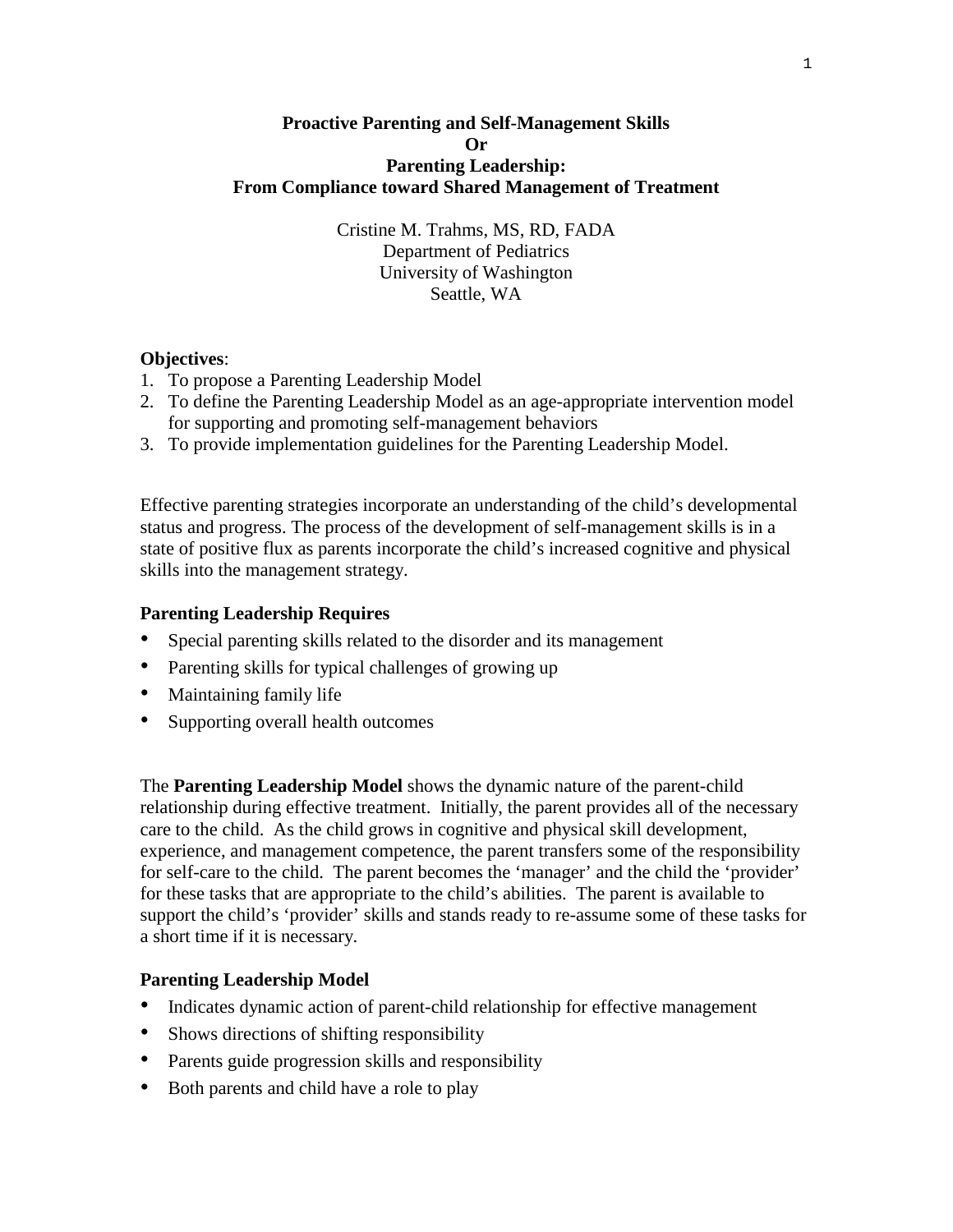2

As the child becomes more confident and competent in self-management, the parent and child negotiate the next step. The parent becomes the 'supervisor' and the child becomes the 'manager' of specific tasks. The parent is, again, poised to resume the managerial role or specific tasks for a short time, if necessary. However, the parent and child must both understand and agree that the child does not regress to a previous stage; the parent provides additional support during times of stress and the child continues to progress in self-management skills and self-management responsibility development.

# **Parents as CEOs of Care**

- Parents provide all necessary care to child regardless of child's age
- Parents gain skills in understanding the disorder and its management
- Parents monitor the child's growth in skills and cognitive development

## **Parents as Managers of Care**

- Child becomes 'provider' for age- and skill-appropriate activities
- Parents support the child's 'provider' skills
- Parents are ready to re-assume some tasks for a short time if needed because of illness or other life complications

### **Parents as Supervisors of Care**

- As child becomes more confident and competent in self-management, the next step is negotiated
- Parents become 'supervisors' and child becomes 'manager' of specific tasks
- Parents are poised to resume managerial role if needed

# **Parents as Consultants of Care**

- Parents supply information, support, decision-making guidance, and resources
- Child assumes responsibility for care as the CEO

# **Systems needed to support the Leadership Model of Parenting**

- **A system for monitoring the disorder that is integral to daily life and activities** 
	- Weekly family meeting
	- Chore schedule
	- Daily activity and food/medications log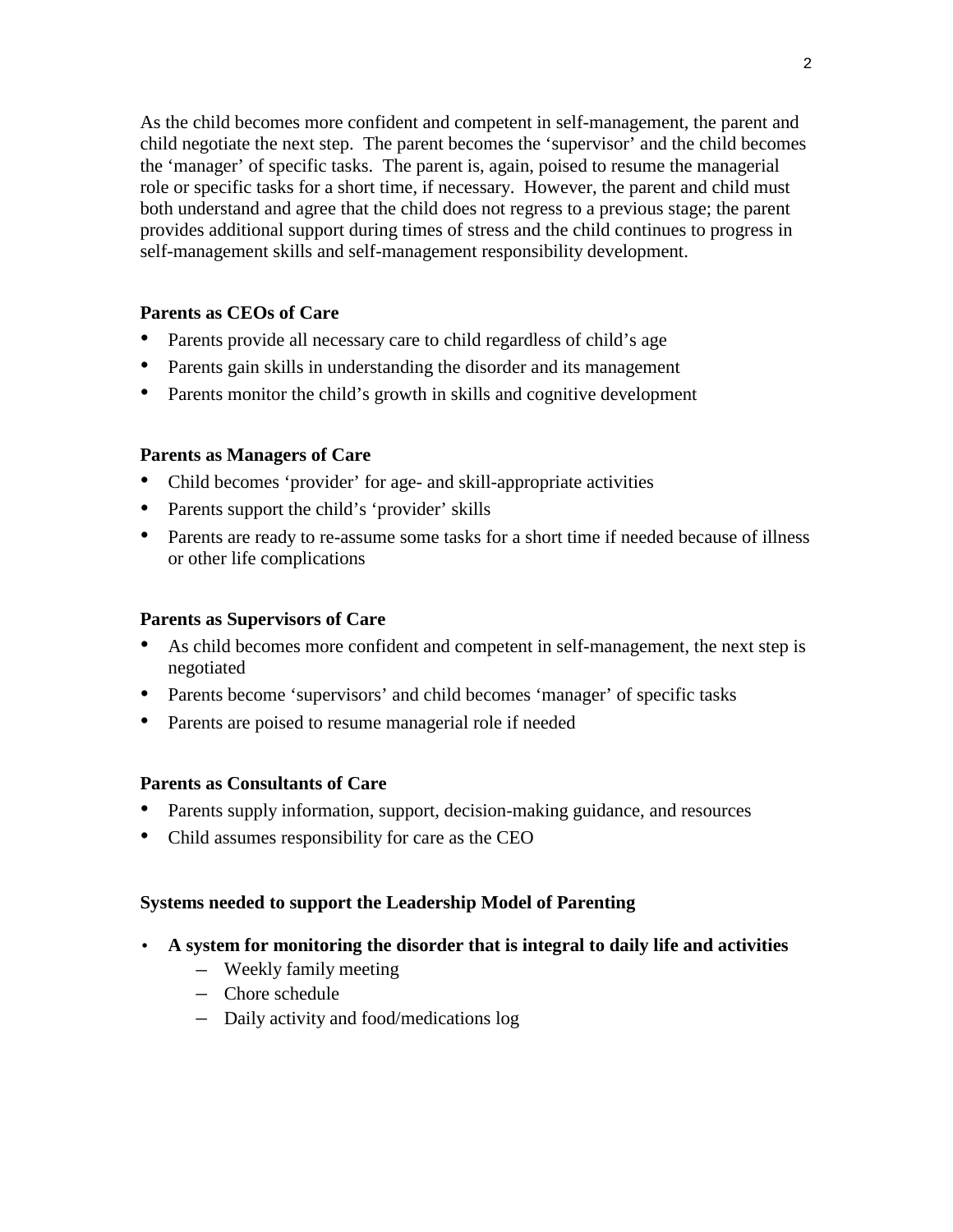### • **A system for involving the child at skill level.**

The child's tasks are based on the child's physical and cognitive abilities

- A toddler may 'count' the number of crackers
- A third grader may 'make' his formula
- A fifth grader may 'pack' his lunch

### • **A system for evaluating the child's success/error and remediating errors**

Point out evidence of successful management

– Formula is consumed without a reminder

Point out consequences of poor management as they occur

- Develop a strategy to be sure formula is consumed
- **A system for celebrating small successes.**

Celebrate each step along the way rather than just the final outcome

- Celebrate the choice of appropriate snacks at a party as well as a 'good' weekly blood level
- Celebrate the 'preparation' of formula as well as the 'consumption' of it

# **Parenting Leadership Summary**

- Parents are involved in a qualitatively different way depending on the age of the child
- Parents remain consistent and supportive but negotiate a direct management role for the child
- Parents develop a thoughtful parenting strategy
- Parents are focused and anticipatory in parenting style
- Parents support the child's accomplishments both for tasks of childhood and disorder management.